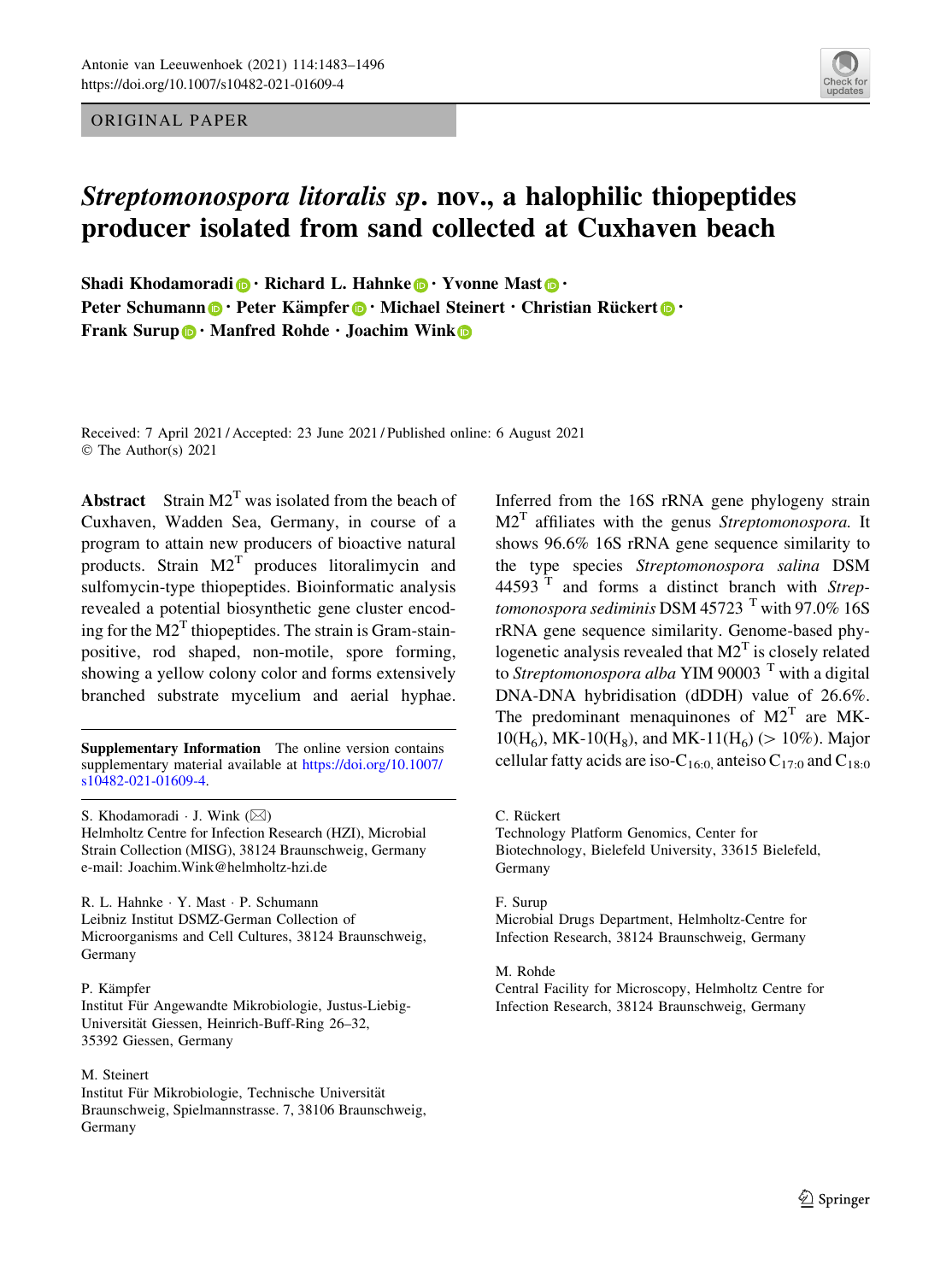10-methyl. The polar lipid profile consisted of diphosphatidylglycerol phosphatidyl glycerol, phosphatidylinositol, phosphatidylcholine, phosphatidylethanolamine, three glycolipids, two unknown phospholipids, and two unknown lipids. The genome size of type strain  $M2<sup>T</sup>$  is 5,878,427 bp with 72.1 mol %  $G + C$  content. Based on the results obtained from phylogenetic and chemotaxonomic studies, strain  $M2<sup>T</sup>$  (= DSM 106425<sup>T</sup> = NCCB  $100650$ <sup>T</sup>) is considered to represent a novel species within the genus Streptomonospora for which the name Streptomonospora litoralis sp. nov. is proposed.

Keywords Actinobacteria - Polyphasic taxonomy - Rare actinomycete · Streptomonospora litoralis sp. · Thiopeptide

## Introduction

Despite the increasing number of infectious diseases caused by drug resistant bacteria, the development of new antibiotics by the pharmaceutical industry has largely been abandoned because it is challenging and not lucrative (World Health Organization [2017](#page-13-0)). Actinobacteria (Stackebrandt et al. [1997\)](#page-13-0), especially representatives of the genus Streptomyces Waksman and Henrici 1943 (Skerman et al. [1980](#page-13-0)) are major producers of bioactive substances as they are responsible for the production of more than 70% of all medical important antibiotics. Due to the rediscovery of many known compounds from Streptomyces species in the past years, researchers have focused more on rare Actinobacteria (non-Streptomyces) as source to discover new antibiotics (Sivalingam et al. [2019\)](#page-13-0). It has become clear that the identification of new antimicrobial compounds is strongly related with the discovery of novel species (Thumar et al. [2010](#page-13-0)). Therefore, mining of microorganisms from unexploited or underexplored habitats is considered a promising approach to discover novel antibiotics (Baumann et al. [2014\)](#page-11-0). Soil is the most prominent and rich habitat for rare Actinobacteria. In comparison with soil, other habitats such as water, ocean sediments, or beach sands can be regarded as neglected in terms of rare Actinobacteria isolation approaches. The ability of rare Actinobacteria to adapt to many different habitats opens up the possibility of finding

new species from the untapped environments (Lam [2006\)](#page-12-0). The number of rare Actinobacteria which has been isolated from marine habitats such as sands or sediments is very low (Subramani et al. [2019](#page-13-0)). It is therefore worthwhile to search in such little-studied habitats for novel rare Actinobacteria, which may be potent producers of new bioactive natural compounds. The genus of Streptomonospora corrig. Cui et al. [\(2001](#page-12-0)) emended by Li et al. ([2003\)](#page-12-0) was first proposed by description of the type species Strep $tomonospora$  salina YIM 90002<sup>T</sup>, which belongs to the family Nocardiopsacea (Rainey et al. [1996\)](#page-13-0) emended by Zhi et al. ([2009\)](#page-13-0), in the phylum Actinobacteria (Thrash and Coates [2010\)](#page-13-0). Members of the genus Streptomonospora are aerobic, Grampositive and grow with branching hyphae. Substrate mycelium is not fragmented. Spore shapes in chains are rod-oval, surfaces are wrinkled, whereas single spores are oval to round and can exhibit a smooth or wrinkled surface (Zhang et al. [2013](#page-13-0)). In the original description of the type species S. salina (Cui et al. [2001\)](#page-12-0), Cui distinguishes between spore chains on the aerial mycelium and single spores formed on substrate mycelium. These two different spore types on aerial and substrate mycelium were described for 8 of 11 till now described species: S. salina, S. alba (Li et al. [2003\)](#page-12-0), S. algeriensis (Meklat et al. [2014\)](#page-12-0), S. amylolytica and S. flavalba (Cai et al. [2009\)](#page-11-0), S. halotolerans (Zhao et al. [2015](#page-13-0)), S. tuzyakensis (Tatar et al. [2016\)](#page-13-0) and S. sediminis (Zhang et al. [2013](#page-13-0)). The three species S. nanhaiensis (Zhang et al. [2013\)](#page-13-0), S. arabica (Hozzein and Goodfellow, [2008](#page-12-0)) and S. halophila (Cai et al. [2008\)](#page-11-0) formed both single spores and spore chains on aerial mycelium.

The genus Streptomonospora comprises halophilic strains, which have been isolated mostly from salty habitats, such as salty lakes, hipper saline soils, seas or oceans (Li et al. [2003;](#page-12-0) Cai et al. [2008](#page-11-0), [2009\)](#page-11-0).

In frame of an investigation of the secondary metabolite production capacity of rare Actinobacteria obtained from beach sands, strain  $M2<sup>T</sup>$  was isolated from a sand sample collected at Cuxhaven, North Sea, Germany (53° 52′ 39.5″ N, 8° 41′ 22.4″ E) on 20<sup>th</sup> of July 2017. In our preceding study, we showed that  $M2<sup>T</sup>$  produces the two new thiopeptides litoralimycin 1 (A) and 2 (B) with cytotoxic activity (Khodamoradi et al. [2020\)](#page-12-0). Here, we report on the description of new Streptomonospora species with the type strain M2. Furthermore, we report on the identification of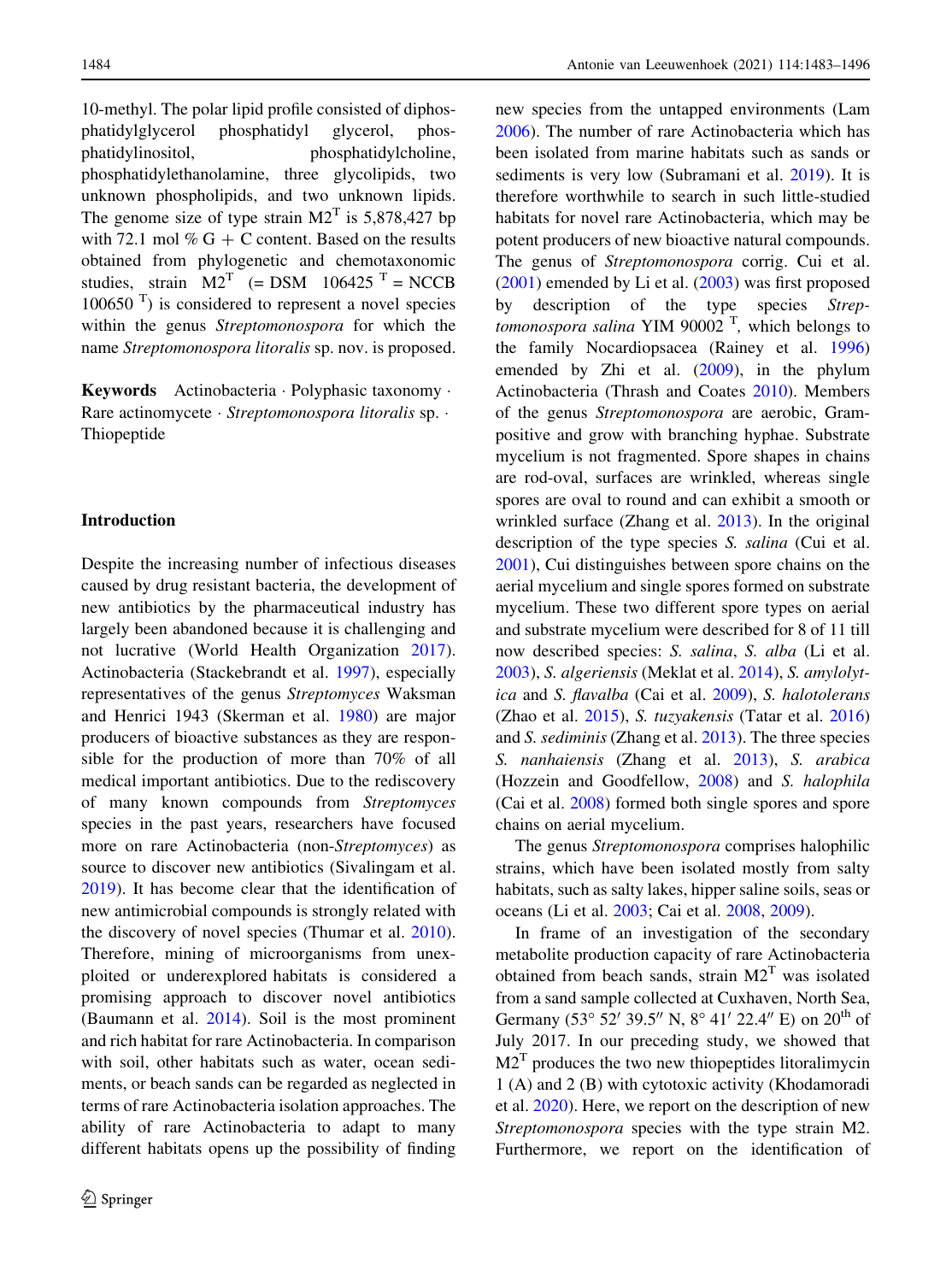sulfomycins 3–5 as further thiopeptide secondary metabolites from  $M2<sup>T</sup>$ , as well as the assignment of a putative biosynthetic gene cluster encoding the biosynthesis of the  $M2<sup>T</sup>$  thiopeptide compounds.

# Material and methods

# Isolation and culture conditions

Strains  $M2<sup>T</sup>$  and M3 were isolated from a sand sample of beach of Cuxhaven, Wadden Sea, Germany. The sand sample was suspended in sterile water and serially diluted. The 1/1000 diluted sample was cultivated on agar containing soluble starch 10 g/l, casein 1 g/l, K<sub>2</sub>HPO<sub>4</sub> 0.5 g/l, MgSO<sub>4</sub>\*7H<sub>2</sub>O 5 g/l, agar 20 g/l in 1000 ml deionized water at pH 7.3, supplemented with 35.5 g/l sea water (Coral Ocean). The plates were incubated at 30  $^{\circ}$ C and checked for growth after 1–2 weeks. Sub-culturing was performed for purification on GYM medium (glucose 4 g/l, yeast extract 4 g/l, malt extract 10 g/l,  $CaCO<sub>3</sub>$  2 g/l, agar 12 g/l, sea water 35 g/l in 1000 ml deionized water at pH 7.2) according to Wink et al. [\(2002](#page-13-0)).

## Molecular analysis

Genomic DNA was isolated from a five-day old GYM liquid culture by using Invisorb Spin Plant Mini Kit 250 (Stratec). The 16S rRNA gene sequence was amplified by PCR. For gene amplification the primers F27 (5'AGAGTTTGATCCTGGCTCAG-3') and R1541 -AAGGAGGTGATCCAACCGCA-3') were used. DNA amplification was performed by PCR with the following protocol: 5 min at 95  $\degree$ C; 34 cycles of 30 s at 94 °C, 30 s at 52 °C and 2 min at 72 °C, plus an additional 10 min cycle at 72 °C. The PCR product was analysed by agarose gel electrophoresis. The PCR product was purified with the Nucleo Spin Microbial DNA Mini kit (MACHEREY– NAGEL). The almost full-length 16S rRNA gene fragment (1501 bp) was sequenced by using the 96-capillary system from Applied Biosystems (ABI), 3730xl DNA Analyser (Weisburg et al. [1991\)](#page-13-0). The 16S rRNA gene sequence was compared with sequences from the NCBI database by BLAST analysis [\(http://www.ncbi.nlm.nih.gov/BLAST\)](http://www.ncbi.nlm.nih.gov/BLAST) (Pruitt et al. [2005\)](#page-13-0), as well as with sequences available at the EZTaxon database [\(www.ezbiocloud.net/\)](http://www.ezbiocloud.net/) (Yoon et al. [2017\)](#page-13-0). The phylogenetic tree based on 16S rRNA gene sequences was created by using the ARB release 5.2 program. Using the ''All-Species Living Tree'' Project (LTP) database (release LTPs128). All sequences not included in the LTP database were aligned according to the SILVA seed alignment using the SILVA Incremental Aligner (SINA) version v1.2.9, before the sequences were implemented into the ARB database. The alignment of all sequences of Streptomonospora type strains was manually corrected including secondary structure information. DNA-DNA hybridisation (DDH) experiments were performed between strain  $M2<sup>T</sup>$  and the three closest type strains Streptomonospora halophila DSM 45075<sup>T</sup>, Streptomonospora arabica DSM 45083<sup>T</sup>, and Streptomonospora sediminis DSM 45723 T according to the method of Ziemke et al. [\(1998](#page-13-0)).

#### Genome sequencing, annotation and analysis

Genomic DNA for whole genome sequencing was extracted with the procedure described by Kieser et al. [\(2000](#page-12-0)). Genomic DNA was used to construct two sequencing libraries, one using the Rapid Barcoding Kit run on a R9.4.1 flow cell Oxford Nanopore Technologies, Oxford, UK (ONT), and one using the TruSeq PCR-free Library Prep Kit run on a MiSeq sequencing platform (lllumina, Eindhoven, NL). The first sequencing approach resulted in the acquisition of 26,561 reads containing, 337.1 Mbp. The second delivered 3,864,942 reads containing 1077.9 Mbp. The ONT data were assembled using canu v.1.7 (Koren et al. [2017](#page-12-0)), resulting in a single contig of 5,878,427 bp. After trimming of the overlapping ends and rotating the genome based on dnaA, the resulting contig was first polished using minimap2 v.2.10 (Li [2018\)](#page-12-0) and nanopolish v.0.11.0 using the ONT raw fast5 data (Loman et al. [2015\)](#page-12-0). The polished contig was then subjected to 10 rounds of additional polishing using pilon v.1.22 and the Illumina data mapped with either bwa mem v.0.7.12 (Li  $2018$ ) (round 1–5) or bowtie2 v.2.3.3 (Langmead and Salzberg [2012\)](#page-12-0) (round 6–10). In all cases, samtools v.1.9 (Li [2018](#page-12-0)), was used for handling mapping data. In parallel, the Illumina data were assembled using the newbler v.2.8 assembler (454 Life Sciences, Branford, CT, USA), resulting in an assembly consisting of 89 contigs in 26 scaffolds. Both assemblies were combined using Consed v27.0 (Gordon and Green [2013\)](#page-12-0), with the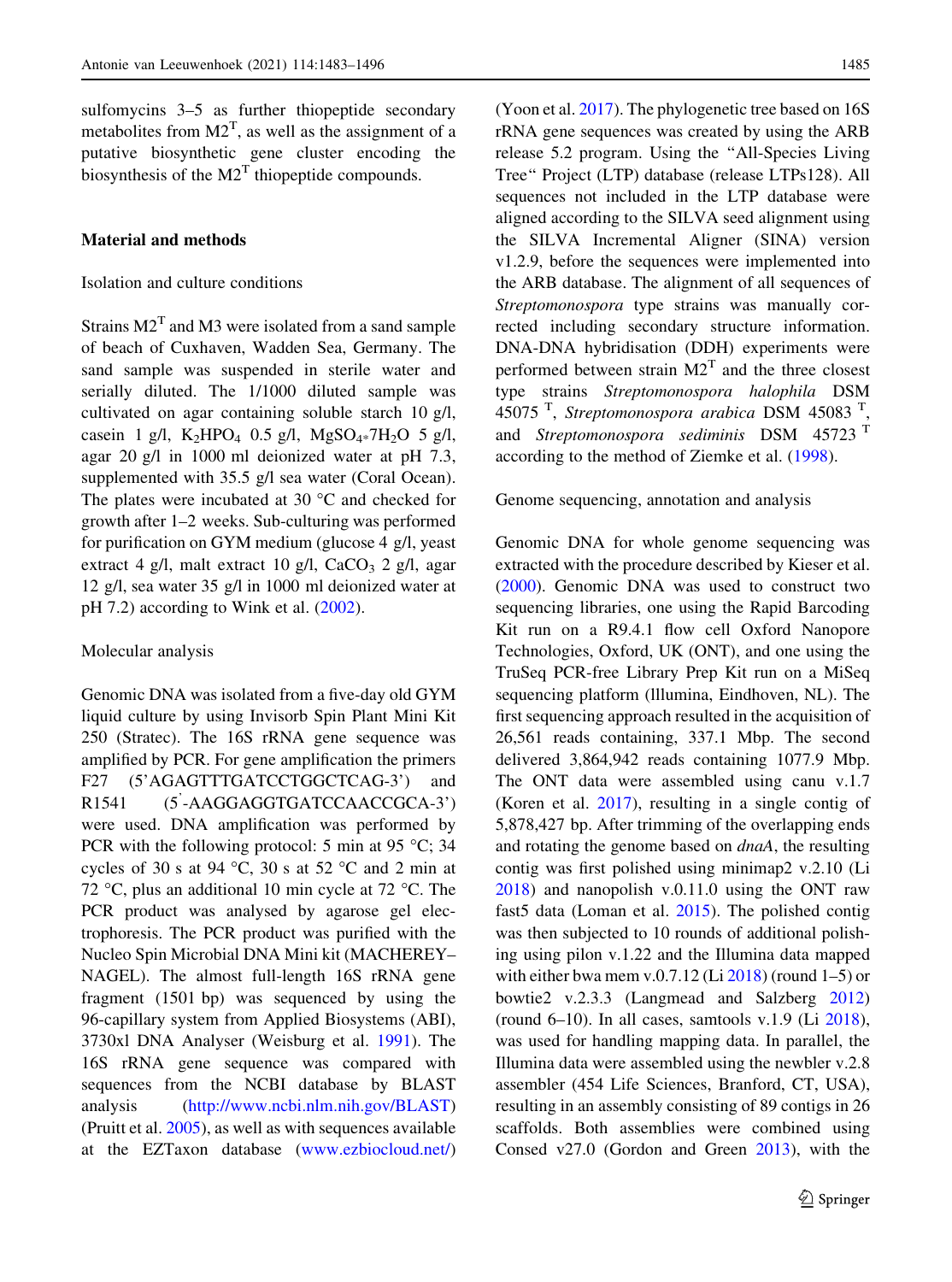Illumina contigs being used for manual correction of the remaining errors in repetitive regions in the polished canu assembly. The manual inspection resulted in the identification of a second, circular "replicon": a part of the chromosome consists of a prophage that is also present as an episome at low abundance (plasmid phiM2). Both contigs were annotated using Prokka v.1.11 (Seemann [2014](#page-13-0)). The annotated replicons have been deposited at DDBJ/ ENA/GenBank under the accessions CP036455 (chromosome) and CP036456 (plasmid phiM2). The whole genome sequence of strain  $M2<sup>T</sup>$  is released in IMGM, [\(https://img.jgi.doe.gov/\)](https://img.jgi.doe.gov/) with the IMG genome ID 2,845,838,682. Whole-genome phylogeny was generated using the TYGS server ([https://tygs.dsmz.de\)](https://tygs.dsmz.de) (Seemann [2014\)](#page-13-0). The digital DNA-DNA hybridisation (dDDH) values between the genomes of the strains were calculated using the Genome-to-Genome Distance Calculator GGDC 2.1 ([http://ggdc.dsmz.de\)](http://ggdc.dsmz.de) (Meier-Kolthoff et al. [2013](#page-12-0)). Bioinformatic analysis for the identification of potential secondary metabolite gene clusters has been performed with the webtool antiSMASH 5.0 ([https://antismash.](https://antismash.secondarymetabolites.org) [secondarymetabolites.org](https://antismash.secondarymetabolites.org)) (Blin et al. [2019](#page-11-0)).

# MALDI-TOF analysis and ribotyping

Preparation of samples for matrix-assisted laser-desorption/ionisation time-of-flight spectrometry (MALDI-TOF MS) from approximately eight mg biomass (cultivated in liquid GYM medium, 30  $\degree$ C for 5 days) and recording of spectra were performed according to the protocol of Schumann and Maier [\(2014](#page-13-0)) as described in detail by Wink et al. ([2017\)](#page-13-0). A dendrogram based on the similarity of MALDI-TOF mass spectra was generated by the BioTyper software (version 4.1.80, Bruker Daltonics). Automated ribotyping of the isolates  $M2<sup>T</sup>$  and *Streptomonospora* halophila DSM 45075 $<sup>T</sup>$  was accomplished according</sup> to Schumann and Pukall [\(2017](#page-13-0)), by using the RiboPrinter system (Hygiena) and PvuII as restriction enzyme. A dendrogram based on pattern similarity was created using the software package BioNumerics, Applied Maths (Sint-Martens-Latem, Belgium).

## Morphological and physiological analysis

Culture characteristics were investigated after 14 days of incubation at 30  $^{\circ}$ C, on several ISP (International Streptomyces Projects) media ISP2-ISP7 (Shirling and Gottlieb [1966](#page-13-0)). The two synthetic media from Suter [\(1978](#page-13-0)), with tyrosine and without tyrosine were used for detection of melanin pigment production (Suter [1978\)](#page-13-0). All media were supplemented with 7% NaCl (w/v). For long-term storage, a section of the agar containing bacterial colonies and aerial mycelium were stored in glycerol 20% at  $-80$  °C (Wink [2002](#page-13-0)). Colors of substrate mycelium, aerial mycelium, and diffusible pigments were identified by comparison with the RAL color card (Reichsausschuß für Lieferbedingungen—Deutsches Institut für Gütesicherung e.V.) (Kelly [1964](#page-12-0)).

The utilisation of carbohydrates was followed employing microtiter plates (Williams [1989\)](#page-13-0), with ISP9 medium (International Streptomyces Project) as described by Shirling and Gottlieb ([1966](#page-13-0)). Growth in medium with different NaCl concentrations was investigated on basal medium with 0, 2.5, 5, 7, 10, 15, 20 and 30% NaCl (w/v) (Pridham and Gottlieb [1948\)](#page-13-0). Growth at different temperatures 4, 16, 20, 25, 30, 37, 45 and 55  $\degree$ C was determined on GYM medium for up to 14 days (Kutzner [1981\)](#page-12-0). The pH tolerance was determined in liquid ISP2 medium buffered with HIPS (Carl Roth GmbH  $+$  Co.KG) at 30 °C for 10 days, according to Kutzner  $(1981)$  $(1981)$  $(1981)$ . Enzyme utilisation was investigated in triplicates by API Coryne (bioMérieux Ref. 20,900) and API ZYM (bioMérieux Ref. 25,200).

The decomposition of polysaccharides and peptides was investigated in 96-well plates, following the protocol of Panschin et al. [\(2016](#page-12-0)). Each strain was tested in triplicates with respective controls and was incubated at 25  $\degree$ C for up to 14 days.

To analyse the structure of the mycelium and spores, the cultures were grown on a complex solid growth medium (DSMZ medium 65: glucose 4.0 g/l, yeast extract 4.0 g/l, malt extract 10.0 g/l,  $CaCO<sub>3</sub>$ 2.0 g/l, agar 15,0 g/l; pH 7.2). A section of the agar comprising a bacterial lawn was fixed in 5% glutaraldehyde according to the description of Wink et al. [\(2002](#page-13-0)). Samples were critical-point-dried and gold– palladium-sputtered and the morphology of the spores was detected using a Zeiss Merlin field emission scanning electron microscopy (FESEM) with an Everhart–Thornley SE-detector and an Inlens-SEM detector in a 25:75% ratio utilising the SEM Smart software version 5.05To.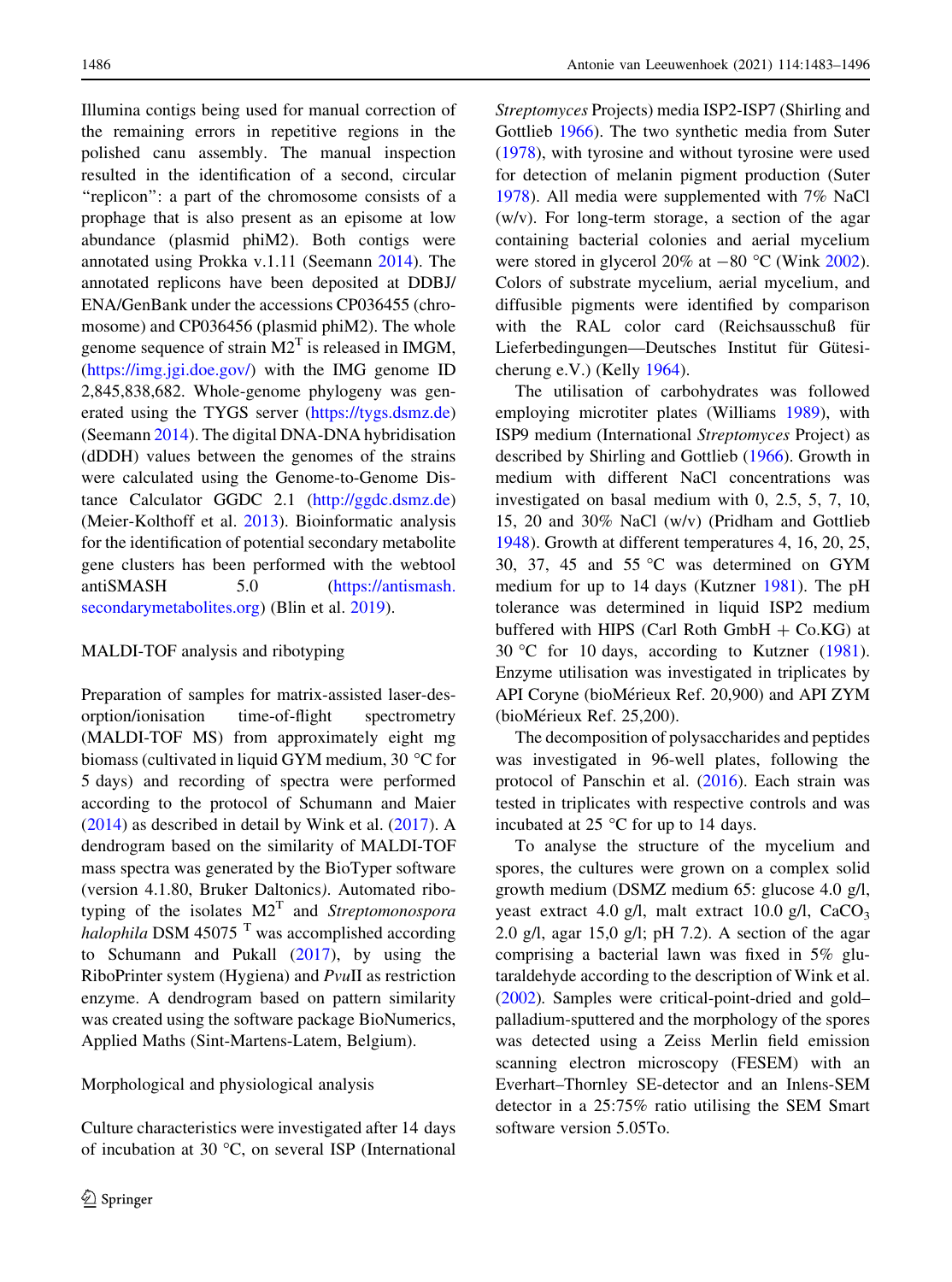#### Chemotaxonomic characterisation

To analyse the whole-cell diaminopimelic acid isomers and sugars, samples were prepared as described by Hasegawa et al. ([1983\)](#page-12-0). Polar lipids were identified with thin layer chromatography (TLC) plates by development in two directions. First direction was run with solvent A (chloroform–methanol-water 65:25:4). The TLC plate was dried at room temperature before it was developed in the second direction in solvent B (chloroform–acetic, acid–methanol-water 80:15:12:4) as reported in the method of Bligh and Dyer [\(1954](#page-11-0)), modified by Kates [\(1972](#page-12-0)) and Card [\(1973](#page-11-0)). Menaquinones extraction was done as described by Kröger [\(1978\)](#page-12-0), followed by HPLC separation using a RP18 column and acetonitrile/ isopropanol as mobile phase. For extraction of the whole-cell fatty acids, cells were harvested at the logarithmic phase of growth and investigated according to the standard protocol of Microbial Identification System (Sherlock Version 6.1; MIDI database: TSSA6) (Sasser [1990\)](#page-13-0).

#### Bioassay analysis

Antibacterial assays against different Gram-positive and Gram-negative bacteria, fungi and yeast were conducted as previously described (2015). The suspension of test bacteria ( $OD600 = 0.01$ ) was prepared in Mueller Hinton Broth medium contained (0.5% casein peptone, 0.5% protease peptone, 0.1% meat extract and 0.1% yeast extract, pH 7.0) and suspension of fungi and yeast (OD600 =  $0.05$ ) in MYC medium (1.0% glucose, 1.0% phytone peptones and 50-mM HEPES (11.9 g/L), pH 7.0). 20  $\mu$ l of crude extract was added to the first row horizontally which contained  $280 \mu l$  of the microbial test suspension and well mixed, 150 µl withdrawn and transferred to the next row wells. This was repeated serially until the end and 150 µl was discarded from the last row in order to obtain a dilution gradient of 66.6, 33.3, 16.6, 8.3, 4.2, 2.1, 1.0 and  $0.52 \mu$ g/ml. All plates were incubated on a microplate shaker incubator (SB: Heidolph Titramax 1000) for 24 h at 165 rpm at 30 °C (Surup et al. [2015](#page-13-0)).

## Results and discussion

#### Phylogenic analysis

The comparison of the 16S rRNA gene sequence from strain  $M2<sup>T</sup>$  with 16S gene sequences deposited at the EzTaxon database (EzBioCloud.net) revealed that M2<sup>T</sup>showed closest relationship to strains belonging to the genus *Streptomonospora*. The  $M2<sup>T</sup> 16S$  rRNA gene sequence showed highest similarity to the 16S rRNA gene sequences of strains S. halophila DSM 45075<sup>T</sup>, S. arabica DSM 45083<sup>T</sup> and S. sediminis DSM 45723<sup>T</sup> with 98.05, 97.74, and 97.66%, respectively. The phylogenetic tree construction revealed the same three closest type strains to  $M2<sup>T</sup>$ , and their relation is shown in the Maximum-likelihood phylogenetic tree (Fig. [1\)](#page-5-0). Moreover, a phylogenomic tree was generated based on the whole-genome sequence of the  $M2<sup>T</sup>$  strain and its closest phylogenetic neighbors by using the Type (Strain) Genome Server (TYGS). The phylogenomic tree revealed closest relationship between  $M2<sup>T</sup>$  and *Streptomonospora alba* YIM 90003<sup>T</sup> as well as Streptomonospora salina DSM 44593 $<sup>T</sup>$  (Figure S3). Thus, it can be concluded</sup> that strain  $M2<sup>T</sup>$  belongs to the genus Streptomonospora. The Sanger 16S rRNA gene sequence was 100% identical to four 16S rRNA gene sequences in the genome of  $M2<sup>T</sup>$  and one differed with 1 nt. M3 is another strain, which has been isolated from the same sand sample. Since strain M3 had identical physiological and chemotaxonomic characteristics, with the exclusion of a divergent Ribotyper pattern (Figure S2) this study focused on the intensive characterisation of strain  $M2<sup>T</sup>$  and the produced thiopeptides.

DNA-DNA hybridisation was performed with genomic DNA from strain  $M2<sup>T</sup>$  and DNA from the three closely related type strains. The level of DDH similarity between  $M2<sup>T</sup>$  and Streptomonospora halophila DSM  $45075$ <sup>T</sup> was  $52.8/45.8\%$ . Streptomonospora arabica DSM 45083  $^{\mathrm{T}}$  44.4/39.2% and Streptomonospora sediminis DSM  $45723$ <sup>T</sup> 21.3/ 38.9%. In silico digital DDH (dDDH) analysis was performed based on the  $M2<sup>T</sup>$  genome sequence. The dDDH analysis identified Streptomonospora alba  $YIM$  90003<sup> $T$ </sup> as the most closely related type strain. The dDDH value between the two genomes was 26.64% (24.2–29.1%) (using GBDP distance formula 2). The calculated difference of the  $G + C$  content between both strains was 0.26%. Thus, it can be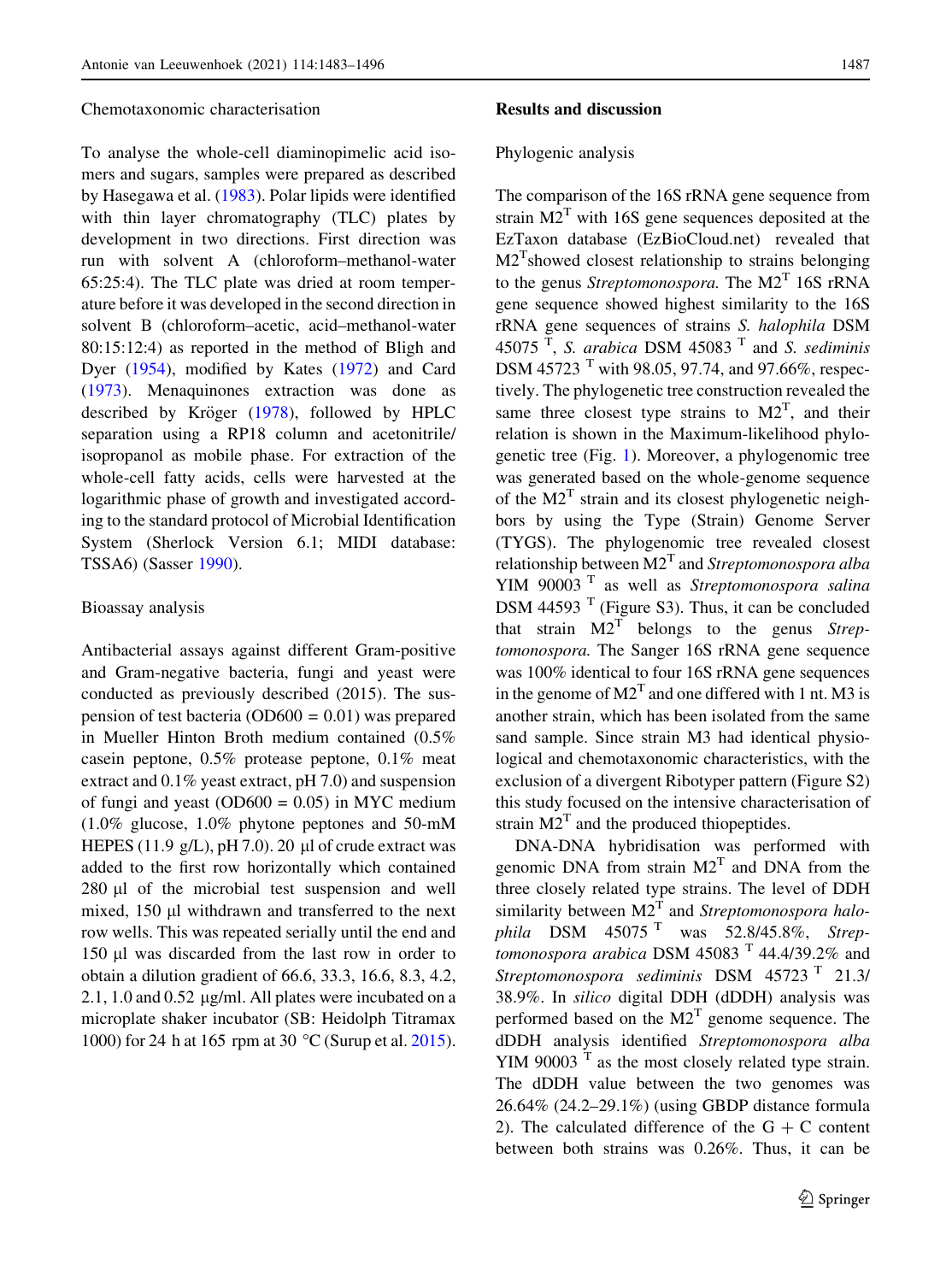<span id="page-5-0"></span>

Fig. 1 Distance matrix tree (calculated with ARB) showing the position of the strain  $M2<sup>T</sup>$  and type strains of the genus Streptomonospora and Nocardiopsis. Only bootstrap values  $> 70\%$  are shown. 1000 calculations

inferred that strain  $M2<sup>T</sup>$  represents a novel species within the genus Streptomonospora.

The dendrogram based on MALDI-TOF mass spectra showed that the spectra of strain  $M2<sup>T</sup>$  differs from those of S. *halophila* DSM 45075<sup>T</sup> and other phylogenetically related actinomycetes (Figure S1). However, the resolution of this method is not sufficient for demonstrating strain-specific differences of the two isolates (Schumann and Maier [2014](#page-13-0)). The RiboPrinter system has been shown before to have a discriminatory power for differentiation of bacteria at the level of species and even strains (Bruce [1996](#page-11-0); Schumann and Pukall [2013](#page-13-0)). The results obtained by MALDI-TOF MS analysis support the outcome of phylogenetic analyses that  $M2<sup>T</sup>$  is a new species and part of a separate clade within the genus Streptomonospora.

#### Genome analysis

The final assembly of the whole genome sequence of  $M2<sup>T</sup>$  revealed that the genome consists of two circular

contigs with lengths of 5,878,427 bp (chromosome) and a potential prophage/episome with 89,998 bp. The chromosome has a predicted DNA  $G + C$  content of 72.1% and includes 5,218 coding sequences, 58 tRNAs, and 15 rRNAs (Table [1](#page-6-0)). Based on the cluster of orthologous groups (COGs) function categories the distribution of genes is accessible in Table S3.

#### Phenotypical characteristics

Strain  $M2<sup>T</sup>$  grew on all ISP media with yellow-ivory substrate mycelium and white aerial mycelium. The aerial mycelium was not very abundant. Diffusible pigments were observed on ISP2, ISP3, ISP5, ISP7 and Sutter synthetic media with tyrosine and without tyrosine. All twelve type strains of the genus Streptomonospora mentioned in this study produced soluble pigments with lemon yellow-light ivory color under our growth conditions. Before this study, no diffusible pigments have been reported for members of the genus Streptomonospora. The general characteristic of strain  $M2<sup>T</sup>$  such as morphology, aerial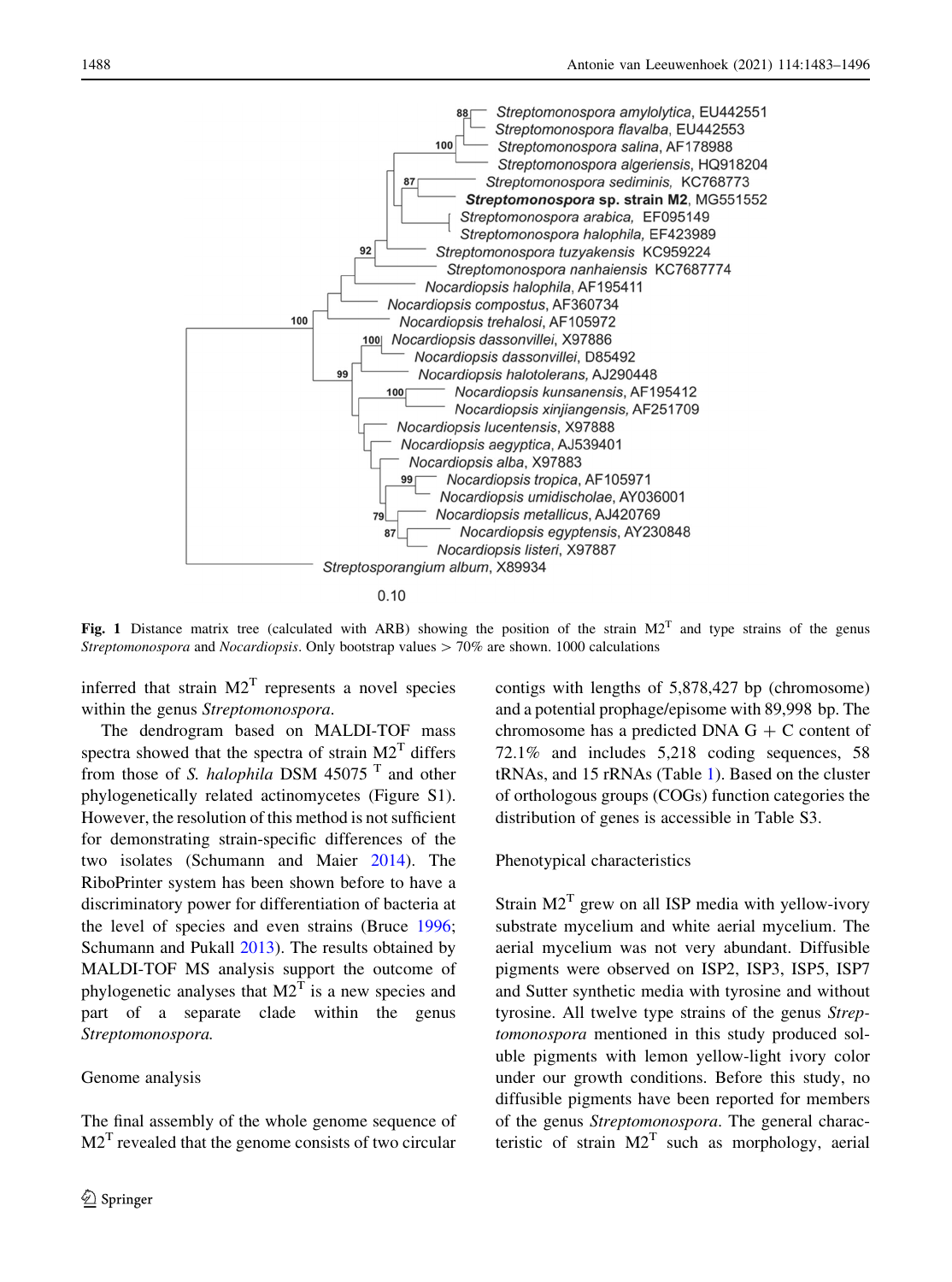<span id="page-6-0"></span>Table 1 Statistical data on the strain  $M2<sup>T</sup>$  genome

| Attribute                                     | Value     | Percentage% |  |
|-----------------------------------------------|-----------|-------------|--|
| DNA, total number of bases                    | 5,814,190 | 100         |  |
| DNA coding number of bases                    | 4,883,388 | 83.9        |  |
| DNA $G + C$ number of bases                   | 4,193,912 | 72.1        |  |
| DNA scaffolds                                 | 2         | 100         |  |
| <b>CRISPR Count</b>                           | 3         |             |  |
| Genes total number                            | 5218      | 100         |  |
| Protein coding genes                          | 5107      | 97.8        |  |
| Regulatory and miscellaneous features         | 15        | 0.2         |  |
| RNA genes                                     | 96        | 1.8         |  |
| rRNA genes                                    | 15        | 0.2         |  |
| 5S rRNA                                       | 5         | 0.1         |  |
| 16S rRNA                                      | 5         | 0.1         |  |
| 23S rRNA                                      | 5         | 0.1         |  |
| tRNA genes                                    | 58        | 1.1         |  |
| Other RNA genes                               | 23        | 0.4         |  |
| Protein coding genes with function prediction | 3539      | 67.8        |  |
| coding genes without function prediction      | 1568      | 30.0        |  |
| Protein coding genes with enzymes             | 1087      | 20.8        |  |
| Protein coding genes coding signal peptides   | 203       | 3.8         |  |
| Protein coding genes with COGs3               | 3569      | 68.4        |  |
| Protein coding genes with KOGs3               | 988       | 18.8        |  |
| Protein coding genes with Pfam3               | 3890      | 74.5        |  |
| Protein coding genes with TIGRfam3            | 1122      | 21.5        |  |
| Protein coding genes with SMART               | 1042      | 19.9        |  |
| Protein coding genes with SUPERFam            | 4047      | 78.0        |  |
| COG clusters                                  | 1679      | 47.0        |  |
| Pfam clusters                                 | 2026      | 52.0        |  |

mycelium, substrate mycelium, production of diffusible pigments, production of melanin pigment, in comparison to the closest related type strains are shown in Table S 2. Strain  $M2<sup>T</sup>$  formed both single spores and spore chains on aerial mycelium but single spores were not determined on substrate mycelium, which was similar to *S. nanhaiensis*, *S. arabica* and *S.* halophila. Straight to flexuous, short spore chains were observed with wrinkled surface and single spores with smooth surface, which were non-motile, oval to cylindric (Fig. [2\)](#page-7-0). The strain utilised glucose, xylose, arabinose, fructose, and rhamnose as carbon sources.  $M2<sup>T</sup>$  grew in media with NaCl concentrations of 0–15% (optimum 7–10% NaCl) at pH 4–9 (optimum pH 7–8) and at temperatures between  $20-37$  °C (optimum  $28-30$  °C). Predominant diamino acid was meso-diaminopimelic acid. The cell sugars were ribose, galactose, and glucose. The polar lipids of strain  $M2<sup>T</sup>$  were diphosphatidylglycerol (DPG), phosphatidyl glycerol (PG), phosphatidylinositol (PI), phosphatidylcholine (PC), phosphatidylethanolamine (PE), three glycolipids (GL1-3), two unknown phospholipids (PL1, PL2) and two unknown lipids (Figure S4). The predominant fatty acids  $(> 10\%)$  of strain  $M2<sup>T</sup>$  were iso-C<sub>16</sub>:<sub>0</sub> (33.1%), anteiso-C<sub>17:0</sub> (24.4%) and 10-methyl  $C_{18:0}$  (13.6%). The distribution of fatty acids detected for  $M2<sup>T</sup>$  was in accordance with those of members of the genus Streptomonospora (Zhang et al. [2013](#page-13-0)). Quinone analysis revealed MK-10 $(H_4)$ ,  $MK-10(H<sub>6</sub>), MK-11(H<sub>6</sub>), and MK-11(H<sub>8</sub>)$  as predominant quinones. Comparative profiles of cellular features for strains  $M2<sup>T</sup>$ , *S. halophila* DSM 45075<sup>T</sup>, S. sediminis DSM 45723  $<sup>T</sup>$ , S. arabica DSM 45083  $<sup>T</sup>$ </sup></sup> and S. salina DSM 44593  $<sup>T</sup>$  are listed in Table [2](#page-8-0).</sup>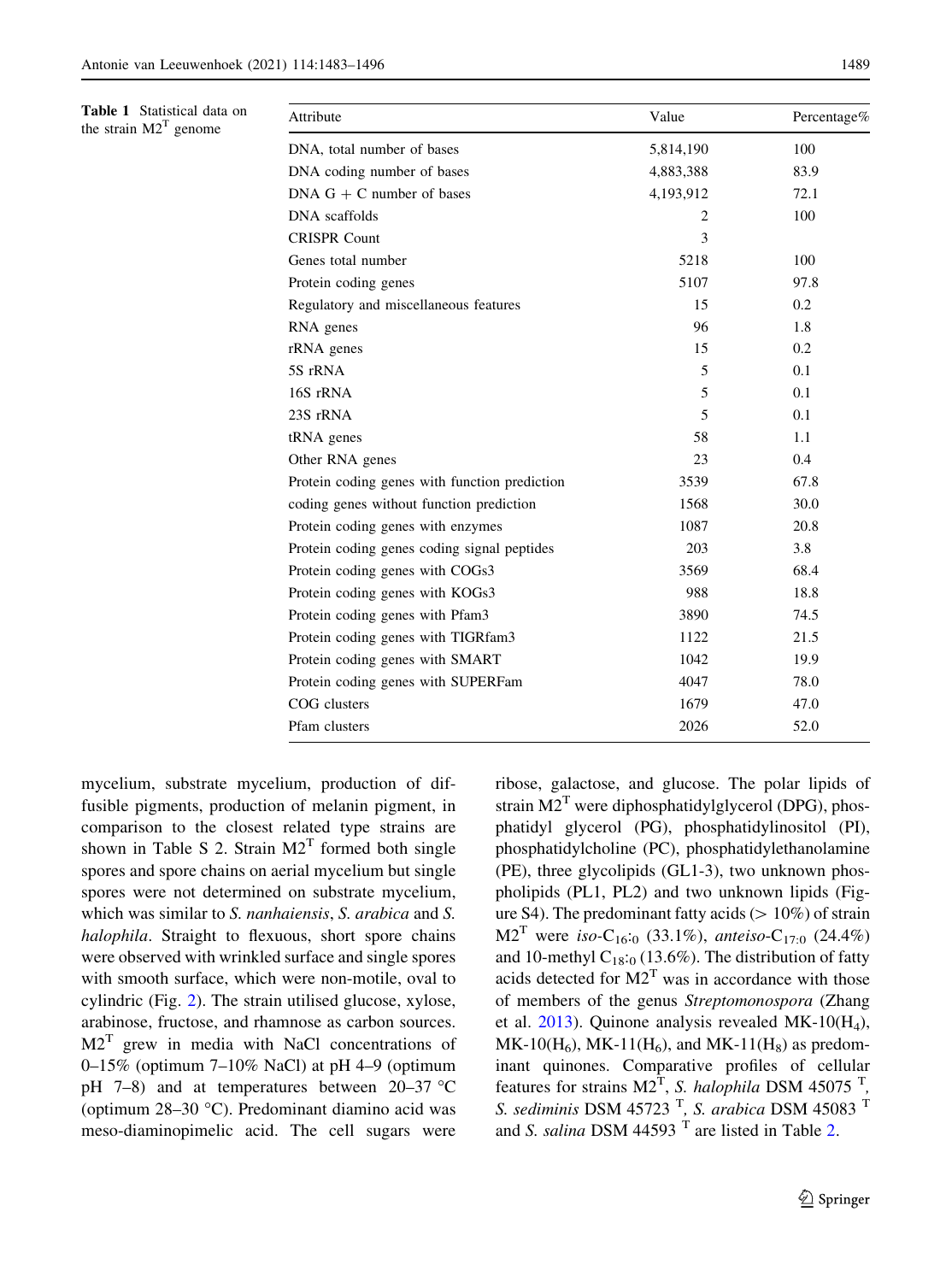<span id="page-7-0"></span>

Fig. 2 Scanning electron micrographs of strain  $M2<sup>T</sup>$  grown on ISP3 medium for 28 days at 30 °C showing spore chains and single spores. Bars represent  $2 \mu m$ .

The analysis on enzyme activity showed that  $M2<sup>T</sup>$ has no beta-galactosidase activity, which was in contrast to the three analysed Streptomonospora type strains.  $M2<sup>T</sup>$  was hydrolysed gelatin and trypsin as observed for S. sediminis DSM 45723  $<sup>T</sup>$  and S. arabica</sup> DSM 45083<sup>T</sup>. Cysteine aryl-amidase activity was found to be negative for strain  $M2<sup>T</sup>$ . Additional comparative data from API ZYM and API Coryne analysis are listed in Table S1.

## Antibiotic production capacity

Minimal inhibition concentration with ratio  $(1 \mu g/ml)$ of crude extracts (1 mg/ml) from  $M2<sup>T</sup>$  showed high activity against Gram-positive bacteria, such as Staphylococcus aureus Newman (0.52 µg/ml), Micro*coccus luteus* DSM 1790<sup> $T$ </sup> (0.52 µg/ml), and *Bacillus* subtilis DSM 10<sup>T</sup> (0.52  $\mu$ g/ml). No antibacterial activity was observed against tested Gram-negative bacteria, such as *Escherichia coli* DSM 1116 $<sup>T</sup>$  and</sup> Pseudomonas aeruginosa PA14 DSM 19882  $^{\text{T}}$ , except for Legionella pneumophila NCTC 11,192 (12.5  $\mu$ g/ ml). No antibiotic activity was observed against fungal and yeast organisms, such as Candida albicans DSM

1665<sup>T</sup>, Pichia anomala DSM 6766<sup>T</sup> and Mucor himalis DSM 2656 $<sup>T</sup>$  in this approach.</sup>

Secondary metabolite production profile

In a previous study, we isolated two new cytotoxic compounds, named litoralimycin A and B from strain  $M2<sup>T</sup>$  (Khodamoradi et al. [2020](#page-12-0)). However, the production of litoralimycins 1 and 2 could not explain the observed antibacterial properties of crude extracts of strain  $M2<sup>T</sup>$  against the Gram-positive bacteria, since these thiopeptides do not possess antibacterial properties. Therefore, we conducted a bioassay-guided fractionation of the crude extract of  $M2<sup>T</sup>$  and isolated metabolite 3 by preparative HPLC. Its molecular formula  $C_{54}H_{52}N_{16}O_{16}S_2$  was deduced from its quasimolecular ion cluster at  $m/z$  1245.3260 in the HRESIMS spectrum. <sup>1</sup>H NMR data identified metabolite 3 as sulfomycin I (Fate et al. [1996](#page-12-0)). The chemical structures of the metabolites isolated from strain  $M2<sup>T</sup>$ are shown in Fig. [3.](#page-9-0)

Furthermore, additional active fractions contained congeners 4 and 5 with the molecular formulae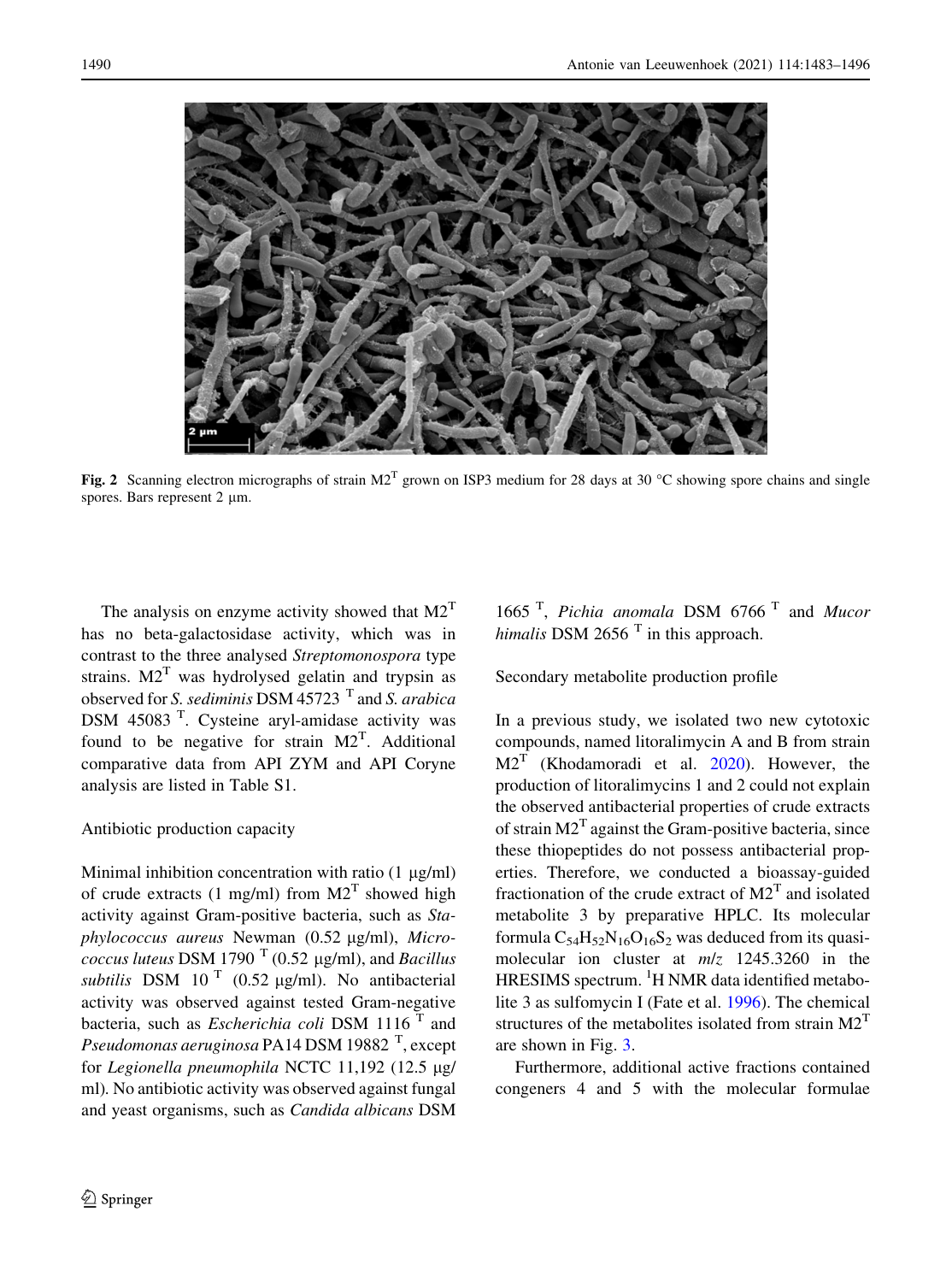<span id="page-8-0"></span>**Table 2** Phenotypic and chemotaxonomic characteristics of strain  $M2<sup>T</sup>$  and closely related type strains of the species of the genus Streptomonospora

|                                                    | 1                                                                         | $\overline{c}$                                                                                                                                           | 3                                            | $\overline{4}$                                                                                                         | 5                                                                           |
|----------------------------------------------------|---------------------------------------------------------------------------|----------------------------------------------------------------------------------------------------------------------------------------------------------|----------------------------------------------|------------------------------------------------------------------------------------------------------------------------|-----------------------------------------------------------------------------|
| Single spore<br>surface                            | Smooth                                                                    | Wrinkled/Smooth                                                                                                                                          | Wrinkled                                     | Smooth/Wrinkled                                                                                                        | Wrinkled                                                                    |
| NaCl concentration<br>for growth $(\%$ ,<br>w/v)   | $0 - 15$                                                                  | $0 - 20$                                                                                                                                                 | $0 - 20$                                     | $0 - 15$                                                                                                               | $0 - 20$                                                                    |
| Optimum NaCl<br>concentration<br>$(\%$ , w/v)      | $7 - 10$                                                                  | 10                                                                                                                                                       | $0 - 7$                                      | 5                                                                                                                      | 15                                                                          |
| Growth temperatur<br>$(C^{\circ})$                 | $20 - 40$                                                                 | $20 - 45$                                                                                                                                                | $15 - 45$                                    | $15 - 40$                                                                                                              | nd                                                                          |
| Optimum growth<br>temperatur $(C^{\circ})$         | $28 - 30$                                                                 | $28 - 30$                                                                                                                                                | 28                                           | $28 - 30$                                                                                                              | 28                                                                          |
| Whole-cell sugars*                                 | Gal, Glu, Man,<br>Rib                                                     | Gal, Man Glu, Rib                                                                                                                                        | Gal, Glu,<br>Rib                             | Glu, Gal                                                                                                               | Glu, Gal, Rib,<br>Man                                                       |
| Predominant<br>menaquinones<br>$(>10\%)$<br>$MK**$ | $MK-10$ $(H_4)$ ,<br>MK-10 $(H6)$ ,<br>$MK-10$ $(H_8)$ ,<br>MK-11 $(H_6)$ | MK-10 (H <sub>0</sub> ), MK-10 (H <sub>2</sub> ),<br>MK-10 (H <sub>4</sub> ), MK-10 (H <sub>6</sub> ),<br>MK-10 $(H_8)$ , MK-11 $(H_4)$ ,<br>MK11 $(H6)$ | $MK-10$<br>$(H_6)$ , MK-<br>11 $(H_{4,6,8})$ | MK-10 $(H_4)$ , MK-10<br>(H <sub>6</sub> )                                                                             | $MK-10$ $(H_8)$ ,<br>MK-10 $(H_6)$ ,<br>$MK-10$ $(H_4)$ ,<br>$MK-10$ $(H2)$ |
| Diagnostic<br>phospholipids***                     | DPG, PG, GL,<br>PE, PL, PI, PC,<br>L                                      | DPG, PG, PC, PI, PL, GL, PE,<br>L                                                                                                                        | DPG, PC,<br>PG, PI,<br>PIM, PGL,<br>GL, PL   | PC, PIM, DPG,<br>PME, PG, PI                                                                                           | PG, PI, PC,<br>2MPE, PL                                                     |
| Major fatty acid<br>$(>10\%)$                      | i-C <sub>16:0</sub> , ai-C <sub>17:0</sub> ,<br>10-methyl $C_{18:0}$      | $i - C_{16:0}$<br>ai- $C_{16:0}$                                                                                                                         | $iC_{16:0}$ , $C_{16:0}$                     | iso- $C_{16:0}$ , 10-methyl<br>$C_{18:0}$ , ai- $C_{17:0}$ ; iso-<br>$C_{17:0}$ , iso- $C_{18:0}$ ,<br>iso- $C_{16:0}$ | ai-C <sub>17:0</sub> , i-C <sub>16:0</sub> ,<br>10-methyl $C_{18:0}$        |
| $DNA G + C$<br>$(mol\%)$                           | 72.1                                                                      | 72.1                                                                                                                                                     | 70.7                                         | 72.3                                                                                                                   | 72.9                                                                        |

Strains: 1, M2<sup>T</sup>; 2, S. halophila DSM 45075<sup>T</sup>; 3, S. sediminis DSM 45723<sup>T</sup>; 4, S. arabica DSM 45083<sup>T</sup>; 5, S. salina DSM 44593<sup>T</sup>. Data of strains S. halophila DSM 45075<sup>T</sup> and S. salina DSM 44593<sup>T</sup> are from this study

\*Whole-cell sugars: Gal, galactose; Glu, glucose; Man, mannose; Rib, ribose, \*\*MK, menaquinones, \*\*\*Diagnosis phospholipids: DPG, diphosphatidylglycerol; PG, phosphatidyl glycerol; PIM, phosphatidylinositol mannosidase; PI, phosphatidyl inositol; PC, phosphatidylcholine; PME, phosphatidyl-N-methyl ethanolamine; PE, phosphatidylethanolamine; GL, glycolipid; PL, phospholipid

 $C_{53}H_{50}N_{16}O_{15}S_2$  and  $C_{53}H_{50}N_{16}O_{16}S_2$ , derived from their HRESIMS peaks at  $m/z$  1259.3421 and 1231.3104, respectively. These were identified as methylsulfomycin I (Vijaya Kumar et al. [1999\)](#page-12-0) and sulfomycin III (Kohno et al. [1996](#page-12-0)) according to their <sup>1</sup>H NMR spectra and HRESIMS data.

Since a strong growth inhibition of Gram-positive bacteria has been described for sulfomycins I–III (Kohno et al. [1996\)](#page-12-0), the robust bioactivity of the  $M2<sup>T</sup>$ crude extract against Staphylococcus aureus Newman, Micrococcus luteus DSM 1790  $^{\text{T}}$ , and *Bacillus subtilis* DSM 10 $^{\mathrm{T}}$  can be explained by the production of 3–5.

Encoded secondary metabolite gene clusters

In order to investigate the genetic potential of strain  $M2<sup>T</sup>$  for the production of antibiotics, the genome sequence was analysed using the bioinformatic tool antiSMASH v.5.0 (Blin et al. [2019](#page-11-0)). AntiSMASH analysis led to the identification twelve predicted secondary metabolite biosynthetic gene clusters (BGCs). Four of the BGCs matched known clusters for isorenieratene (Krügel et al. [1999\)](#page-12-0), geosmin (Jiang et al. [2007\)](#page-12-0), ectoine (Prabhu, [2004](#page-12-0)), and SapB (Kodani et al. [2004](#page-12-0)) with 100% similarity. Another two BGCs showed  $> 80\%$  similarity to clusters encoding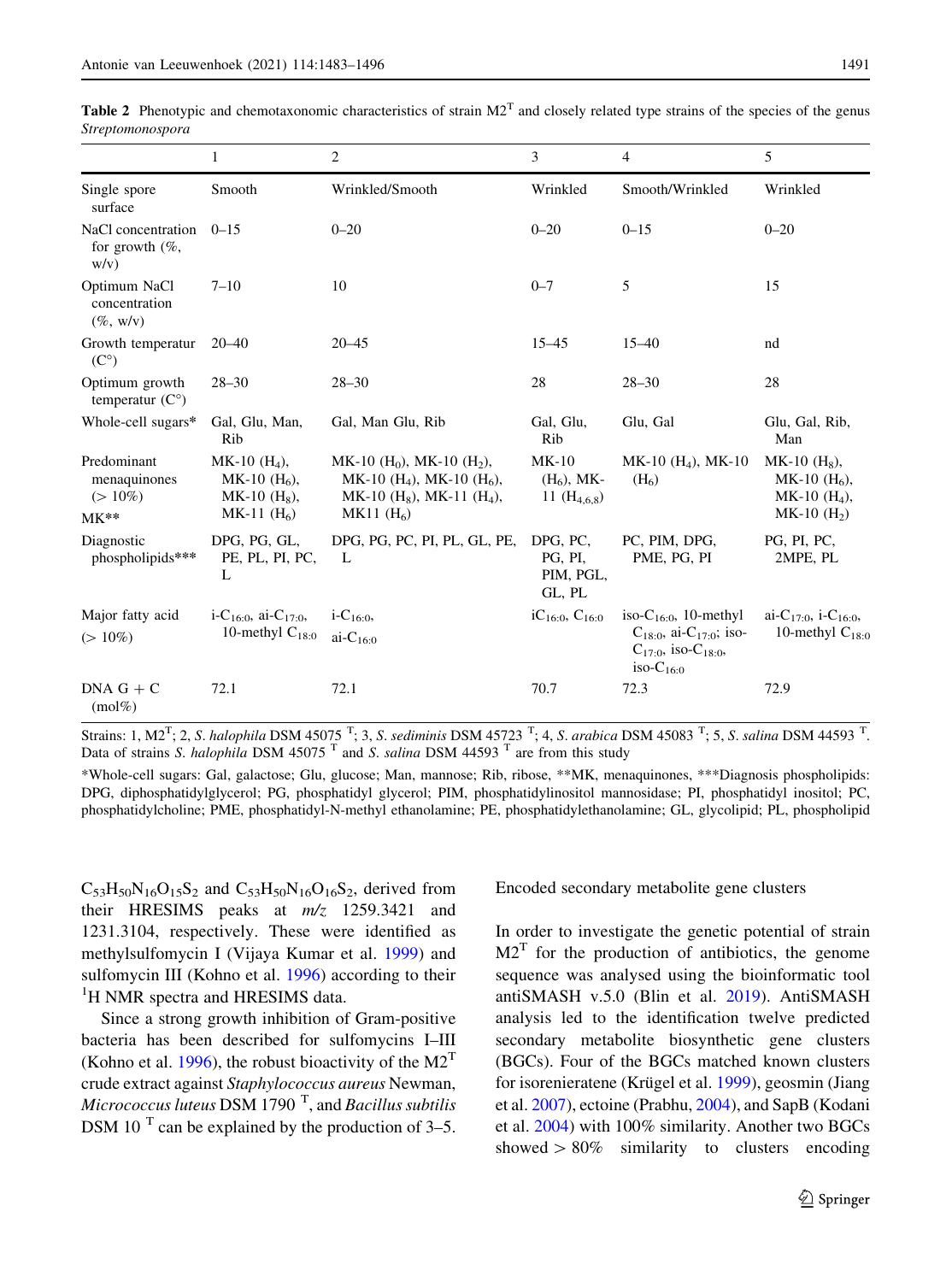

fusachelin (Dimiser et al. [2008\)](#page-12-0) and radamycin/globimycin (Kaweewan et al. [2018](#page-12-0)). The remaining BGCs were predicted to encode three polyketides, one nonribosomal peptide, one lanthipeptide, and one ectoine (Figure S5). As outlined above,  $M2<sup>T</sup>$  has been shown to produce the thiopeptides litoralimycin A and B (Khodamoradi et al. [2020\)](#page-12-0), as well as sulfomycin I, methylsulfomycin and sulfomycin III. Gene cluster region 4 detected by antiSMASH analysis harbors a predicted thiopeptide BGC (BGC4), which is expected to code for the thiopeptide biosynthesis of  $M2<sup>T</sup>$  (Figure S5). BGC4 shows similarity to other known thiopeptide BGCs encoding radamycin/globimycin in S. globisporus subsp. globisporus, berninamycin A from in S. bernensis (Malcolmson et al. [2013](#page-12-0)) and TP-1161 from a marine Nocardiopsis strain with cluster similarity values of 94%, 46% and 33%, respectively (Engelhardt et al. [2010\)](#page-12-0) (Figure S6). BLASTP analysis of individual genes from BGC4 additionally revealed high similarity of the cluster to the recently published sulfomycin I BGC of S. viridochromogenes (Du et al. [2020\)](#page-12-0) (Figure S7a). Both BGCs only differ in the

<span id="page-9-0"></span>Fig. 3 Chemical structures of thiopeptides 1–5 produced by Streptomonospora sp. M2<sup>T</sup>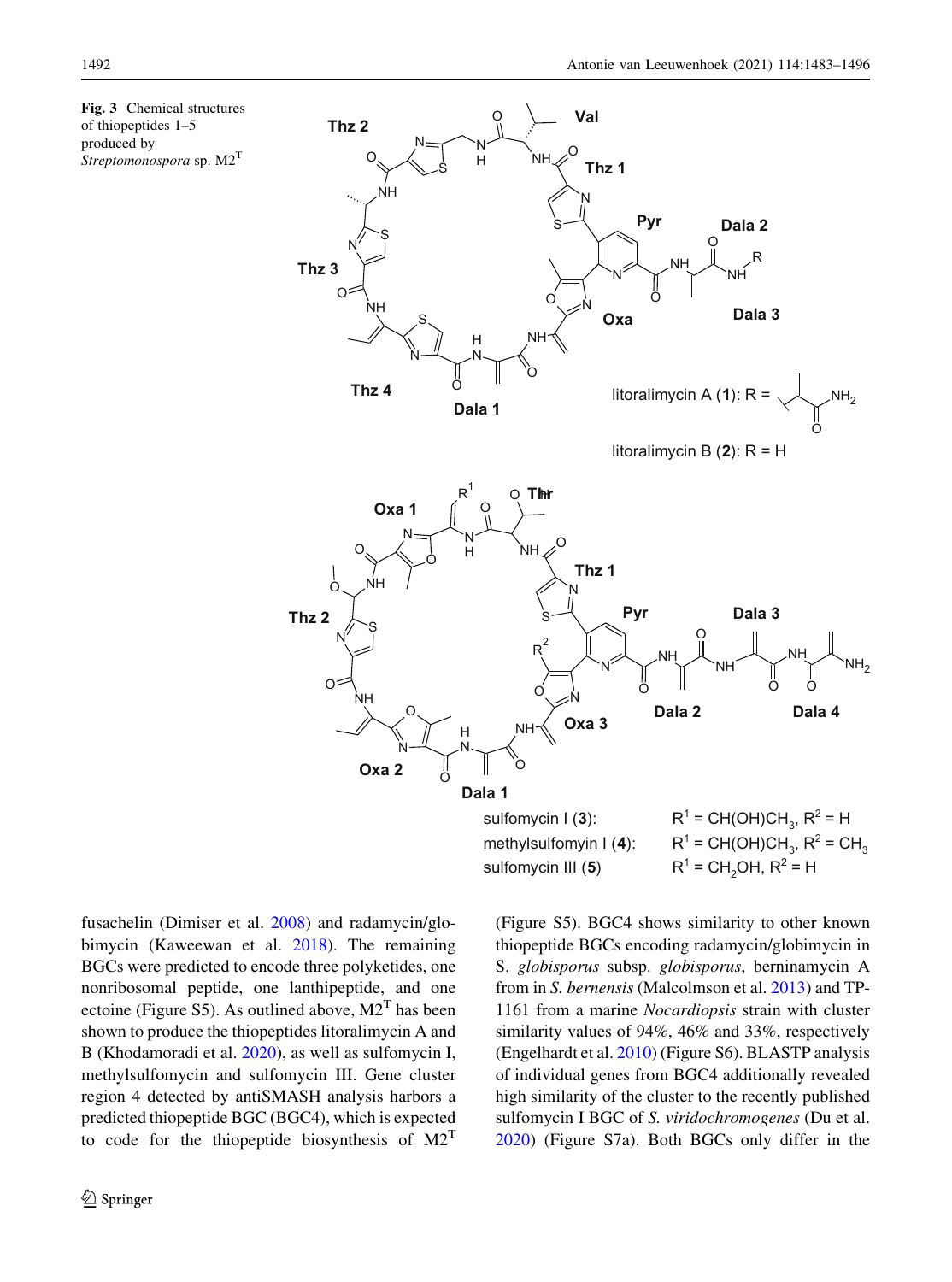thiopeptide precursor encoding gene, whereby one gene (sulA) is present in the sulfomycin cluster of S. viridochromogenes but two small open reading frames (ORFs) (*lit11*, *lit12*) are found within BGC4 of  $M2<sup>T</sup>$ (Figure S7, Table S4).  $lit11$  and  $lit12$  encode the predicted precursor peptides Lit11 (51-aa) and Lit12 (50-aa), whereby Lit11 harbors a N-terminal 17-aa core peptide (CP) sequence consisting of the amino acid sequence pattern SCTTTGCTTSSSSSSSS and Lit12 a 16-aa CP sequence of SCVGCACTCSSTSSSS. The Lit11 CP sequence is 100% identical to the SulA CP sequence described for sulfomycin biosynthesis in S. viridochromogenes, suggesting that *lit11* encodes the sulfomycin I thiopeptide precursor in  $M2<sup>T</sup>$  (Figure S7b). The Lit12 CP is highly similar to the CP sequence of WP\_078651956.1 involved in radamycin biosynthesis in S. globisporus subsp. globisporus with a difference of only two amino acids (Figure S7b). Due to the structural similarity of the litoralimycins with radamycin (Khodamoradi et al. [2020](#page-12-0)), it can be expected that Lit12 encodes the peptide precursor for litoralimycin biosynthesis in  $M2<sup>T</sup>$ .

Emended description of the genus Streptomonospora Cui et al. [2001](#page-12-0) emend. Zhang et al. [2013](#page-13-0)

The description of *Streptomonospora* is as given by Cui et al.  $(2001)$  $(2001)$ , emended by Lie et al.  $(2003)$  $(2003)$  $(2003)$  and by Zhang et al. ([2013\)](#page-13-0). With the following amendments, Streptomonospora grows on all ISP media and Suter synthetic medium with tyrosine and without tyrosine. Diffusible pigments were demonstrated on most ISP media. Members of the genus can degrade the polysaccharide xyloglucan and arabinan.

# Conclusion

Cultural, morphological, and chemotaxonomic markers besides phylogenomic tree analysis revealed that strain  $M2<sup>T</sup>$  belongs to the genus Streptomonospora. The strain could be distinguished from the closely related type strains by several phenotypic characteristics (Table [2](#page-8-0)). Two different Phospholipids (PLA, PLx) were observed in  $M2<sup>T</sup>$  but not in Streptomonospora halophila DSM 45075  $^{\text{T}}$ . Some menaquinones including MK-10  $(H<sub>0</sub>)$ , MK-10  $(H<sub>2</sub>)$  and MK-11 (H4) were determined in Streptomonospora halophila DSM 45075<sup>T</sup> but not in strain  $M2<sup>T</sup>$ . Cysteine arylamidase activity could not be observed for strain  $M2<sup>T</sup>$ , whereas it was positive in all compared three type strains.  $\beta$ -galactosidase activity was detected in all three closest type strains but not in strain M2<sup>T</sup>. Gelatin hydrolysis activity was determined for strains  $M2<sup>T</sup>$ , S. sediminis DSM 45723<sup>T</sup> and S. arabica DSM 45083 $<sup>T</sup>$  but it was negative for S.</sup> halophila DSM  $45075$ <sup>T</sup>. Furthermore, A different Ribotyper pattern of strain  $M2<sup>T</sup>$  and closest type strain S. halophila DSM 45075  $<sup>T</sup>$  could specifically distin-</sup> guish them from each other. In conclusion, based on genotypic and phenotypic features strain  $M2<sup>T</sup>$  represents a novel species of genus Streptomonospora, for which the name Streptomonospora litoralis sp. nov. is proposed.

#### Description of Streptomonospora litoralis sp. nov.

Streptomonospora litoralis (li.to.ra'lis. L. masc. adj. litoralis of the shore). Gram–positive, aerobic actinomycete. The color of substrate mycelium varied depending on the medium; in ISP2 (honey yellow), ISP3 (white), ISP4 (white), ISP5 (light ivory), ISP6 (golden yellow), ISP7 (ivory), Suter synthetic agar media with/o tyrosine (ochre yellow). Aerial mycelium was detected in all media except of ISP4; the color of aerial mycelia is pure white. Diffusible pigments are produced on ISP2, ISP3, ISP5, and ISP7 also on Suter synthetic media with/o tyrosine. Melanin was not produced on ISP6, ISP7 and SSM with/o tyrosine. At maturity on ISP3 medium, aerial mycelium forms spore chains (wrinkled surface) and single non-motile spores (smooth surface). Growth occurs on ISP2 medium with 0–15% NaCl (w/v), at pH 4–9, in 20–40  $^{\circ}$ C; optimum of growth determined with 7-10% NaCl, pH 7.0-8.0 at 28 °C. Positive for alkaline phosphatase, esterase (C4), esterase lipase (C8), leucine aryl amidase, valine aryl amidase, acidic phosphatase, naphthol-AS-BI-phosphohydrolase, agalactosidase, a-glucosidase, glucosidase. Positive in hydrolyses of pachyman, laminarin, rhamnogalacturunan, pectin, xylose, arabinoxylose, hydroxyethylcellulose, barley- $\beta$ -glucan, and gelatin. No hydrolyses of amylose, pullulan, dextran, galactan, rhamnose, galactorunan, a-cellulose, Avicel-cellulose, chitosan, casein, galactose. Predominant menaquinones  $> 5\%$ include MK-10( $H_4$ ), MK-10( $H_6$ ), MK-10( $H_8$ ), MK-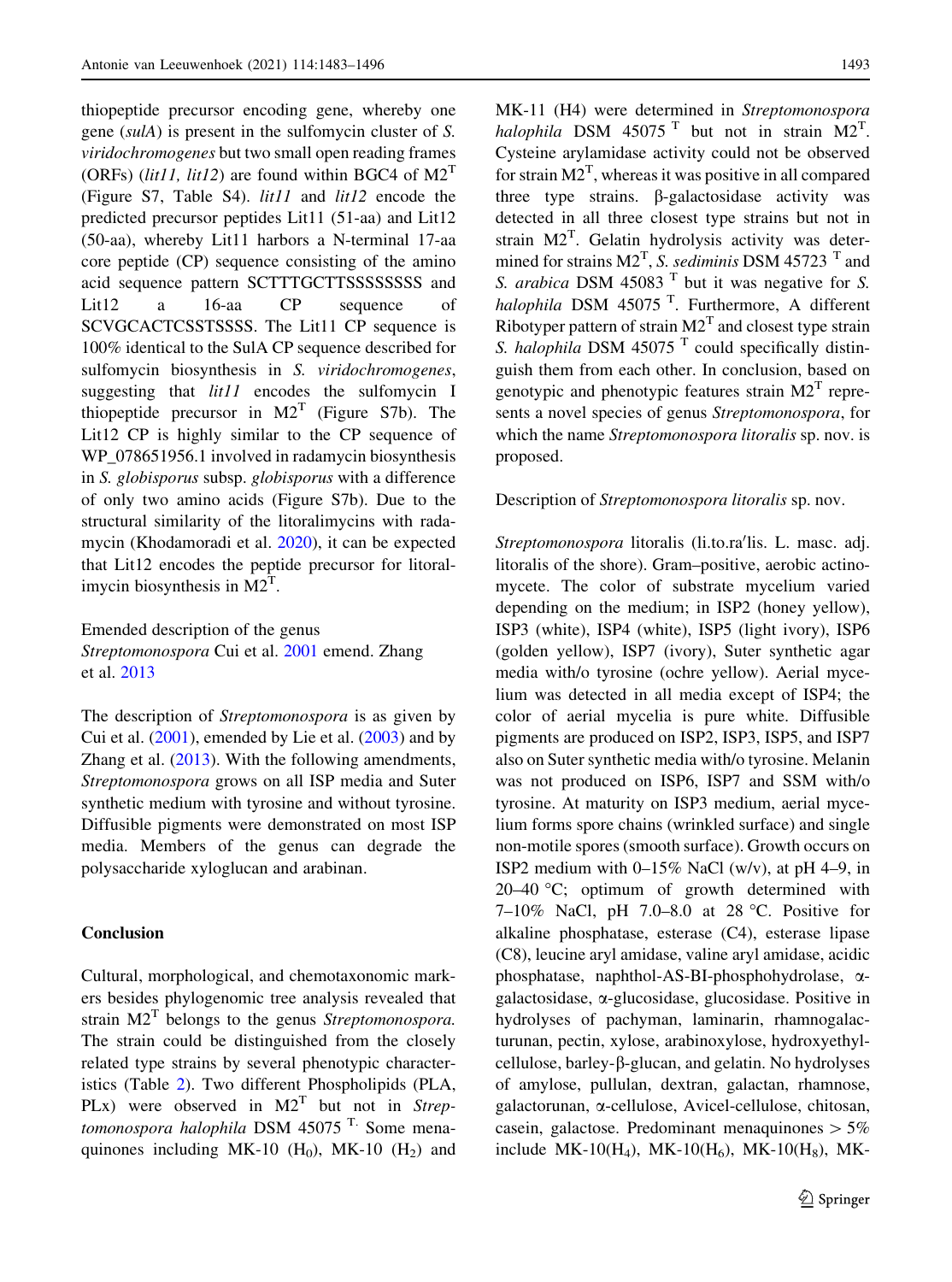<span id="page-11-0"></span> $11(H<sub>6</sub>)$ , and MK-11(H<sub>8</sub>). The polar lipids consist of diphosphatidylglycerol (DPG), phosphatidyl glycerol (PG), phosphatidyl inositol (PI), phosphatidylcholine (PC), phosphatidylethanolamine (PE), glycolipid (GL), phospholipid (PL). Crude extract from  $M2<sup>T</sup>$ shows high activity against Gram-positive bacteria, such as Staphylococcus aureus Newman (0.52 µg/ml), Micrococcus luteus DSM 1790  $^{\mathrm{T}}$  (0.52 µg/ml), and Bacillus subtilis DSM 10<sup>T</sup> (0.52 µg/ml). Strain M2<sup>T</sup> produces cytotoxic thiopeptides litoralimycin A and B, sulfomycin I, methylsulfomycin I and sulfomycin III.

The type strain is  $M2<sup>T</sup>$  (= DSM 106425<sup> $T$ </sup> = NCCB  $100650$ <sup>T</sup>) isolated from the sand of Cuxhaven beach. The G + C content of the genomic DNA of  $M2<sup>T</sup>$  is 72.1 mol%. The GenBank accession numbers of the 16S rRNA gene and the genome sequence of  $M2<sup>T</sup>$  are MG551552 and CP036455, respectively. The genome comprises a circular 5,878,427 bp large chromosome and a 89,998 bp large potential prophage/episome. Production of thiopeptides litoralimycin A and B (Khodamoradi et al. [2020](#page-12-0)) and sulfomycin I, III and methylsulfomycin. An additional strain affiliated to that species is  $M3$  (= DSM 107,533).

Acknowledgements We would like to thank Dr. Kathrin Mohr for collecting samples, Romy Schade for excellent technical assistance, Gabriele Pötter for chemotaxonomic analyses, Aileen Gollasch and Klaus-Peter Conrad for recording the HRESIMS data. We gratefully acknowledge Prof. Dr. Marc Stadler for kind permission to use his chemistry lab.

Authors' contributions SK carried out the experiments, analysis the data, and writing draft manuscript, RLH carried out fatty acid and polar lipid analysis, YM carried out biosynthetic gene cluster analysis, PS conducted MALDI-TOF and RiboPrinter analyses, PK performed DDH analysis, CR carried out complete genome sequencing and annotation, FS conducted NMR, and structure elucidation, MS carried out part of bioassay analysis. JW supervised the project. YM, FS, RLH, PS, PK, MS, CR, and JW corrected and reviewed the draft.

Funding Open Access funding enabled and organized by Projekt DEAL. The authors received no specific grant from any funding agency.

Data availability The GenBank accession number for the 16S rRNA gene sequence of strain  $M2<sup>T</sup>$  is MG551552. The GenBank accession number for complete genome of strain  $M2<sup>T</sup>$  is CP036455.

Code availability Not applicable.

### Declarations

Conflict of interest The authors declare no conflict of interest.

Ethical approval This article does not contain any studies with human participants and/or animals performed by any of the authors. The formal consent is not required in this study.

Consent to participate Not applicable.

Consent for publication Not applicable.

Open Access This article is licensed under a Creative Commons Attribution 4.0 International License, which permits use, sharing, adaptation, distribution and reproduction in any medium or format, as long as you give appropriate credit to the original author(s) and the source, provide a link to the Creative Commons licence, and indicate if changes were made. The images or other third party material in this article are included in the article's Creative Commons licence, unless indicated otherwise in a credit line to the material. If material is not included in the article's Creative Commons licence and your intended use is not permitted by statutory regulation or exceeds the permitted use, you will need to obtain permission directly from the copyright holder. To view a copy of this licence, visit <http://creativecommons.org/licenses/by/4.0/>.

# References

- Baumann S, Herrmann J, Raju R, Steinmetz H, Mohr KI, Hüttel S, Müller R (2014) Cystobactamids: myxobacterial topoisomerase inhibitors exhibiting potent antibacterial activity. Angew Chem Int Ed 53(52):14605–14609
- Bligh EG, Dyer WJ (1954) A rapid method of total lipid extraction and purification. Can J Biochem Physiol 37(8):911–917
- Blin K, Shaw S, Steinke K, Villebro R, Ziemert N, Lee SY, Weber T (2019) antiSMASH 5.0: updates to the secondary metabolite genome mining pipeline. Nucleic Acids Res 47(W1):W81–W87
- Bruce J (1996) Automated system rapidly identifies and characterizes microorganisms in food. Food Technol (Chicago) 50(1):77–81
- Cai M, Zhi XY, Tang SK, Zhang YQ, Xu LH, Li WJ (2008) Streptomonospora halophila sp. nov., a halophilic actinomycete isolated from a hypersaline soil. Int J Syst Evolut Microbiol 58(7):1556–1560. [https://doi.org/10.1099/ijs.0.](https://doi.org/10.1099/ijs.0.65513-0) [65513-0](https://doi.org/10.1099/ijs.0.65513-0)
- Cai M, Tang SK, Chen YG, Li Y, Zhang YQ, Li WJ (2009) Streptomonospora amylolytica sp. nov., and Streptomonospora flavalba sp. nov., two novel halophilic actinomycetes isolated from a salt lake. Int J Syst Evol Microbiol 59(10):2471–2475. [https://doi.org/10.1099/ijs.](https://doi.org/10.1099/ijs.0.007682-0) [0.007682-0](https://doi.org/10.1099/ijs.0.007682-0)
- Card GL (1973) Metabolism of phosphatidylglycerol, phosphatidylethanolamine, and cardiolipin of Bacillus stearothermophilus. J Bacteriol 114(3):1125–1137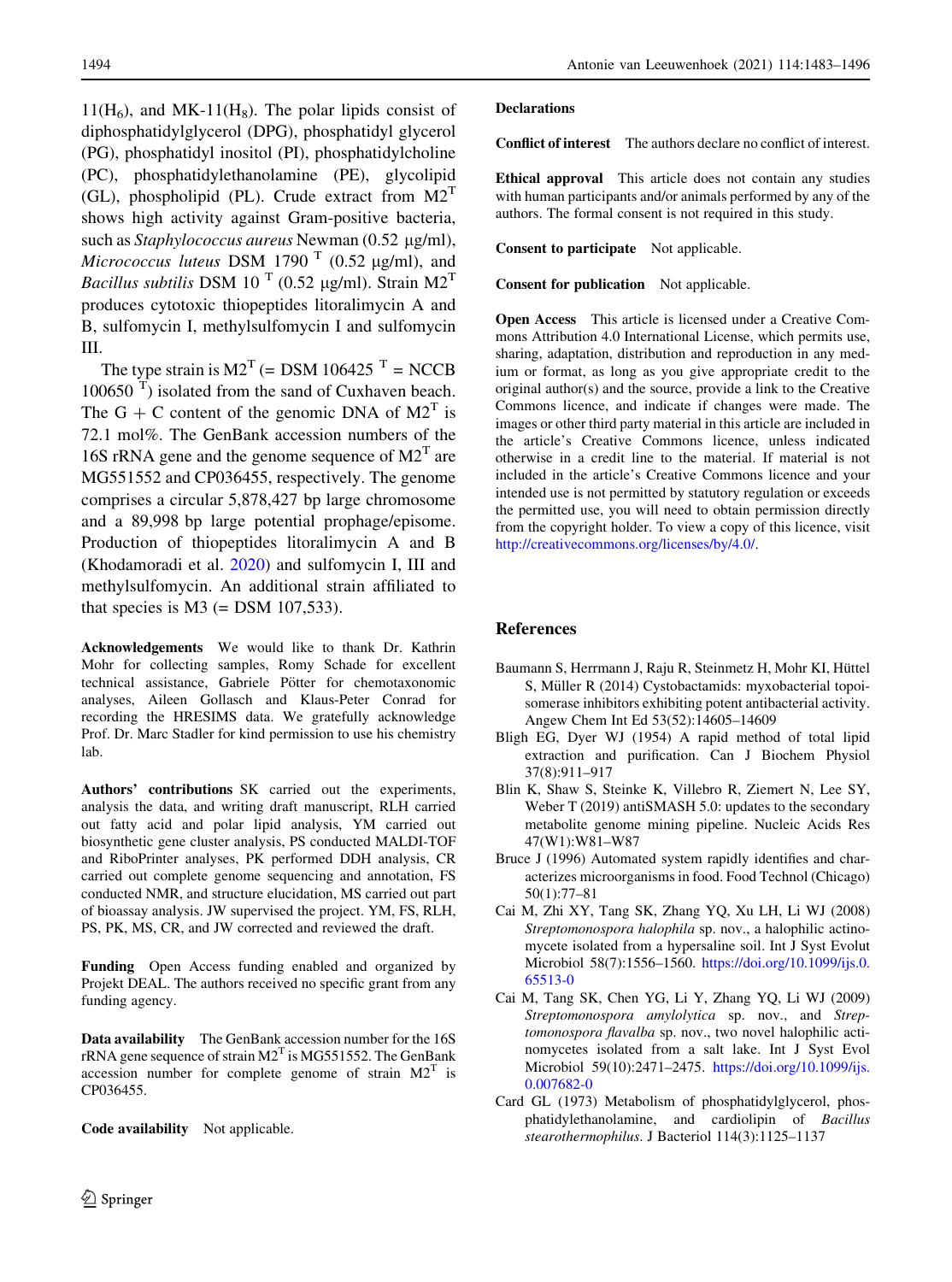- <span id="page-12-0"></span>Cui XL, Mao PH, Zeng M, Li WJ, Zhang LP, Xu LH, Jiang CL (2001) Streptimonospora salina gen. nov., sp. nov., a new member of the family Nocardiopsaceae. Int J Syst Evol Microbiol 51(2):357–363
- Dimise EJ, Widboom PF, Bruner SD (2008) Structure elucidation and biosynthesis of fuscachelins, peptide siderophores from the moderate thermophile Thermobifida fusca. Proc Natl Acad Sci 105(40):15311–15316
- Du Y, Qiu Y, Meng X, Feng J, Tao J, Liu W (2020) A Heterotrimeric dehydrogenase complex functions with 2 distinct YcaO proteins to Install 5 azole heterocycles into 35-membered sulfomycin thiopeptides. J Am Chem Soc 142(18):8454–8463
- Engelhardt K, Degnes KF, Kemmler M, Bredholt H, Fjærvik E, Klinkenberg G, Zotchev SB (2010) Production of a new thiopeptide antibiotic, TP-1161, by a marine Nocardiopsis species. Appl Environ Microbiol 76(15):4969–4976
- Fate GD, Benner CP, Grode SH, Gilbertson TJ (1996) The biosynthesis of sulfomycin elucidated by isotopic labeling studies. J Am Chem Soc 118(46):11363–11368
- Gordon D, Green P (2013) Consed: a graphical editor for nextgeneration sequencing. Bioinformatics 29(22):2936–2937
- Hasegawa T, Takizawa M, Tanida S (1983) A rapid analysis for chemical grouping of aerobic actinomycetes. J Gen Appl Microbiol 29(4):319–322. [https://doi.org/10.2323/jgam.](https://doi.org/10.2323/jgam.29.319) [29.319](https://doi.org/10.2323/jgam.29.319)
- Hozzein WN, Goodfellow M (2008) Nocardiopsis arabia sp. nov., a halotolerant actinomycete isolated from a sanddune soil. Int J Syst Evol Microbiol 58(11):2520–2524
- Jiang J, He X, Cane DE (2007) Biosynthesis of the earthy odorant geosmin by a bifunctional Streptomyces coelicolor enzyme. Nat Chem Biol 3(11):711
- Kates M (1972) Isolation, analysis and identification of lipids. Tech Lipidol 268–618.
- Kaweewan I, Komaki H, Hemmi H, Kodani S (2018) Isolation and structure determination of a new thiopeptide globimycin from Streptomyces globisporus subsp. globisporus based on genome mining. Tetrahedron Lett 59(4):409–414
- Kelly KL (1964) Inter-society color council-national bureau of standards color-name charts illustrated with centroid colors. US Government Printing Office, Washington, DC
- Khodamoradi S, Stadler M, Wink J, Surup F (2020) Litoralimycins A and B, new cytotoxic thiopeptides from Streptomonospora sp. M2. Mar Drugs 18(6):280
- Kieser T, Bibb MJ, Buttner MJ, Chater KF, Hopwood DA (2000) Practical streptomyces genetics, vol 291. John Innes Foundation, Norwich, p 397
- Kodani S, Hudson ME, Durrant MC, Buttner MJ, Nodwell JR, Willey JM (2004) The SapB morphogen is a lantibioticlike peptide derived from the product of the developmental gene ramS in Streptomyces coelicolor. Proc Natl Acad Sci 101(31):11448–11453
- Kohno JUN, Kameda N, Nishio M, Kinumaki A, Komatsubara S (1996) The structures of sulfomycins II and III. J Antibiot 49(10):1063–1065
- Koren S, Walenz BP, Berlin K, Miller JR, Bergman NH, Phillippy AM (2017) Canu: scalable and accurate long-read assembly via adaptive k-mer weighting and repeat separation. Genome Res 27(5):722–736
- 
- Kröger A (1978) [56] Determination of contents and redox states of ubiquinone and menaquinone. In: Fleischer S, Packer L (eds) Methods in enzymology, vol 53. Academic Press, Cambridge, pp 579–591
- Krügel H, Krubasik P, Weber K, Saluz HP, Sandmann G (1999) Functional analysis of genes from Streptomyces griseus involved in the synthesis of isorenieratene, a carotenoid with aromatic end groups, revealed a novel type of carotenoid desaturase. Biochim et Biophys Acta (BBA) Mol Cell Biol Lipids 1439(1):57–64
- Kumar EKSV, Kenia J, Mukhopadhyay T, Nadkarni SR (1999) Methylsulfomycin I, a new cyclic peptide antibiotic from a Streptomyces sp. HIL Y-9420704. J Nat Prod 62(11):1562–1564
- Kutzner HJ (1981) The family streptomycetaceae. In: Starr MP, Stolp H, Trüper HG, Balows A, Schlegel H (eds) The prokaryotes. A handbook on habitats, isolation and identification of bacteria. Springer-Verlag, Berlin, pp 2028–2090
- Lam KS (2006) Discovery of novel metabolites from marine actinomycetes, 245–251. Curr Opin Mircrobiol 9(3):245–251. <https://doi.org/10.1016/j.mib.2006.03.004>
- Langmead B, Salzberg SL (2012) Fast gapped-read alignment with Bowtie 2. Nat Methods 9(4):357
- Li H (2018) Minimap2: pairwise alignment for nucleotide sequences. Bioinformatics 34(18):3094–3100
- Li WJ, Xu P, Zhang LP, Tang SK, Cui XL, Mao PH, Jiang CL (2003) Streptomonospora alba sp. nov., a novel halophilic actinomycete, and emended description of the genus Streptomonospora. J Med Microbiol 53:1421–1425
- Loman NJ, Quick J, Simpson JT (2015) A complete bacterial genome assembled de novo using only nanopore sequencing data. Nat Methods 12(8):733–735
- Malcolmson SJ, Young TS, Ruby JG, Skewes-Cox P, Walsh CT (2013) The posttranslational modification cascade to the thiopeptide berninamycin generates linear forms and altered macrocyclic scaffolds. Proc Natl Acad Sci 110(21):8483–8488. [https://doi.org/10.1073/pnas.](https://doi.org/10.1073/pnas.1307111110) [1307111110](https://doi.org/10.1073/pnas.1307111110)
- Meie-Kolthoff JP, Auch AF, Klenk H-P, Göker M (2013) Genome sequence-based species delimitation with confidence intervals and improved distance functions. BMC Bioinform 14(1):60
- Meklat A, Bouras N, Riba A, Zitouni A, Mathieu F, Rohde M, Sabaou N (2014) Streptomonospora algeriensis sp. nov., a halophilic actinomycete isolated from soil in Algeria. Antonie van leeuwenhoek 106(2):287–292
- Panschin I, Huang S, Meier-Kolthoff JP, Tindall BJ, Rohde M, Verbarg S, Hahnke RL (2016) Comparing polysaccharide decomposition between the type strains Gramella echinicola KMM 6050T (DSM 19838T) and Gramella portivictoriae UST040801–001T (DSM 23547T), and emended description of Gramella echinicola Nedashkovskaya et al. 2005 emend. Shahina et. Stand Genomic Sci 11(1):1–16
- Prabhu J, Schauwecker F, Grammel N, Keller U, Bernhard M (2004) Functional expression of the ectoine hydroxylase gene (thpD) from Streptomyces chrysomallus in Halomonas elongata. Appl Environ Microbiol 70(5):3130–3132